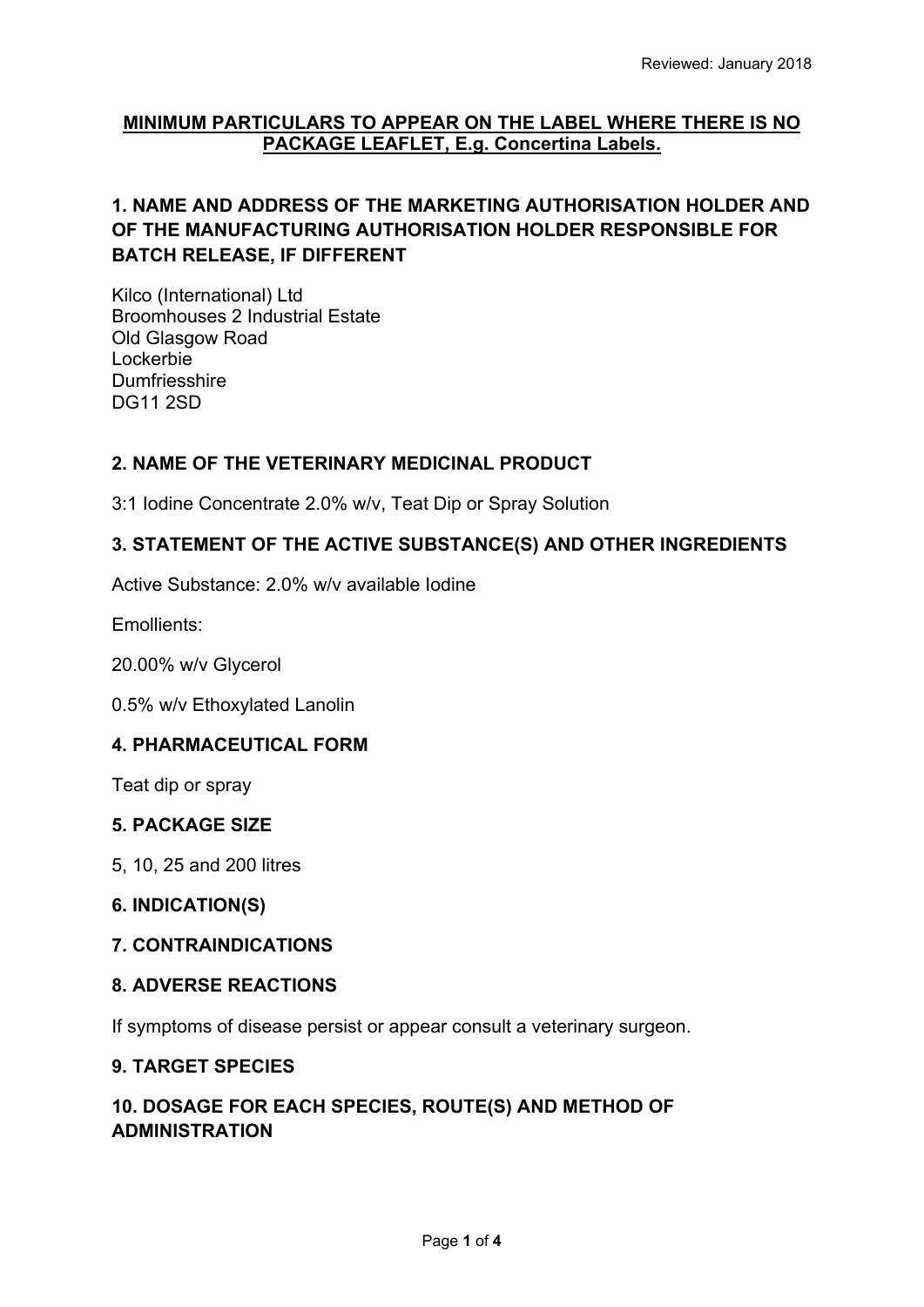The product is a concentrated teat dip which is diluted and then applied directly to the teats of dairy cattle by either semi-automatic hand held spray equipment or by dipping using a teat cup containing the product. This concentrate requires dilution just prior to use.

Pre milking teat dipping: If the teats are clean, dry wipe the teats with a paper towel. Use one disposable towel per cow. Prepare a solution of 1 part product added to 3 parts of clean water. Prepare a fresh solution daily. Fill the teat cup two thirds full with this solution. Dip each teat ensuring that the entire surface of the teat comes into contact with the solution. Allow a minimum contact time of 30 seconds. Refill the teat cup as necessary from the solution. Teat cups should be emptied after use and washed before re-use.

When the teats are dirty, clean with a paper towel soaked in udder wash ie: 25ml (8 fl. oz) of product in 8 litres (2 gallons) of clean water. Forestrip each teat.

Post-milking teat dipping / spraying: This concentrate requires to be diluted just prior to use.

Prepare a solution of 1 part product to 3 parts clean water. Prepare a fresh solution daily. Fill the teat cup two thirds full with this solution. After each cow has been milked, dip each teat ensuring that the entire surface of the teat comes into contact with the solution. Refill the teat cup as necessary from the solution. Teat cups should be emptied after use and washed before re-use. Wash and dry teats and udders before next milking. Dry teats thoroughly with a paper towel to remove iodine residues. Use one disposable towel for each cow.

Spraying: Prepare a solution of 1 part product to 3 parts clean water. Prepare a fresh solution daily. After each cow has been milked, spray the entire surface of each teat with the solution. Wash and dry teats and udders before next milking.

Udder washing: When the teats are dirty clean them with a paper towel soaked in 25 ml of product in 8 litres of clean water. When mastitis is in the herd use 25 ml of product in 4 litres of clean water. Prepare a fresh solution daily. Use one disposable paper towel for each cow

Cluster dipping: Between transferring clusters from one cow to the next, plunge the clusters 3 times into a solution prepared by adding 25 ml of teat dip concentrate to 8 litres of water.

# **11. ADVICE ON CORRECT ADMINISTRATION**

Animals must not be treated twice ie: both pre-milking dipping and post-milking dipping are not permitted. It is important that these procedures are closely followed to minimise risks of iodine contamination in milk.

### **12. WITHDRAWAL PERIOD**

# **13. SPECIAL STORAGE PRECAUTIONS**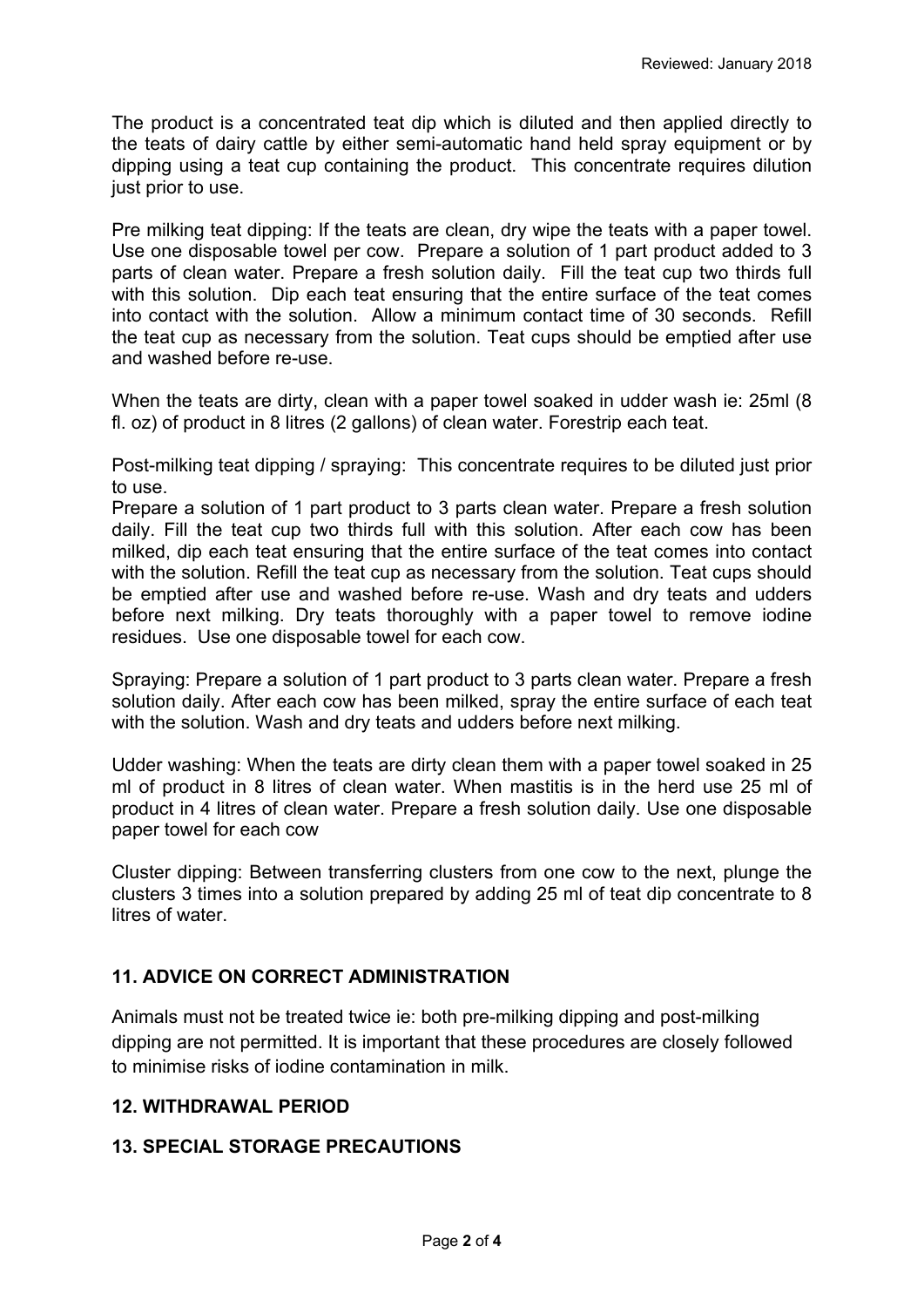Keep the container in the outer carton.

For one milking only when transferred to teat dip cup.

Dilute immediately before use, any unused diluted product should be discarded.

Do not store above 25°C. Protect from frost. If the contents freeze it is important that they are thoroughly thawed and mixed before use.

Protect from direct sunlight.

Store upright, tightly closed in original container.

### **14. SPECIAL WARNING(S)**<User Warnings>

#### **CONCENTRATE**

The following safety phrases refer to the concentrated product only and do not apply once the product is diluted to the working solution: Risk of serious damage to eyes. Wear eye/face protection when preparing the dip or spray.

#### DILUTED WORKING SOLUTION

When using as a spray, avoid working in spray mist.

Avoid contact with eyes.

In case of contact with eyes, rinse immediately with plenty of water and seek medical advice.

If swallowed, seek medical advice immediately and show this container or label.

Hands and exposed skin should be washed after using this product.

Keep away from food, drink and animal feedstuffs.

Do not eat, drink or smoke whilst using the product

### **15. EXPIRY DATE**

# **16. SPECIAL PRECAUTIONS FOR THE DISPOSAL OF UNUSED PRODUCTS OR WASTE MATERIALS, IF ANY**

Harmful to fish and other aquatic life. Dispose of any unused product and empty containers in accordance with advice from your local waste regulation authority. To dispose of unused product to land, you must have an authorisation under the Groundwater Regulations 2009. Do not contaminate ponds, waterways or ditches with the product or used container.

The container should only be used once and should not be returned for re-filling.